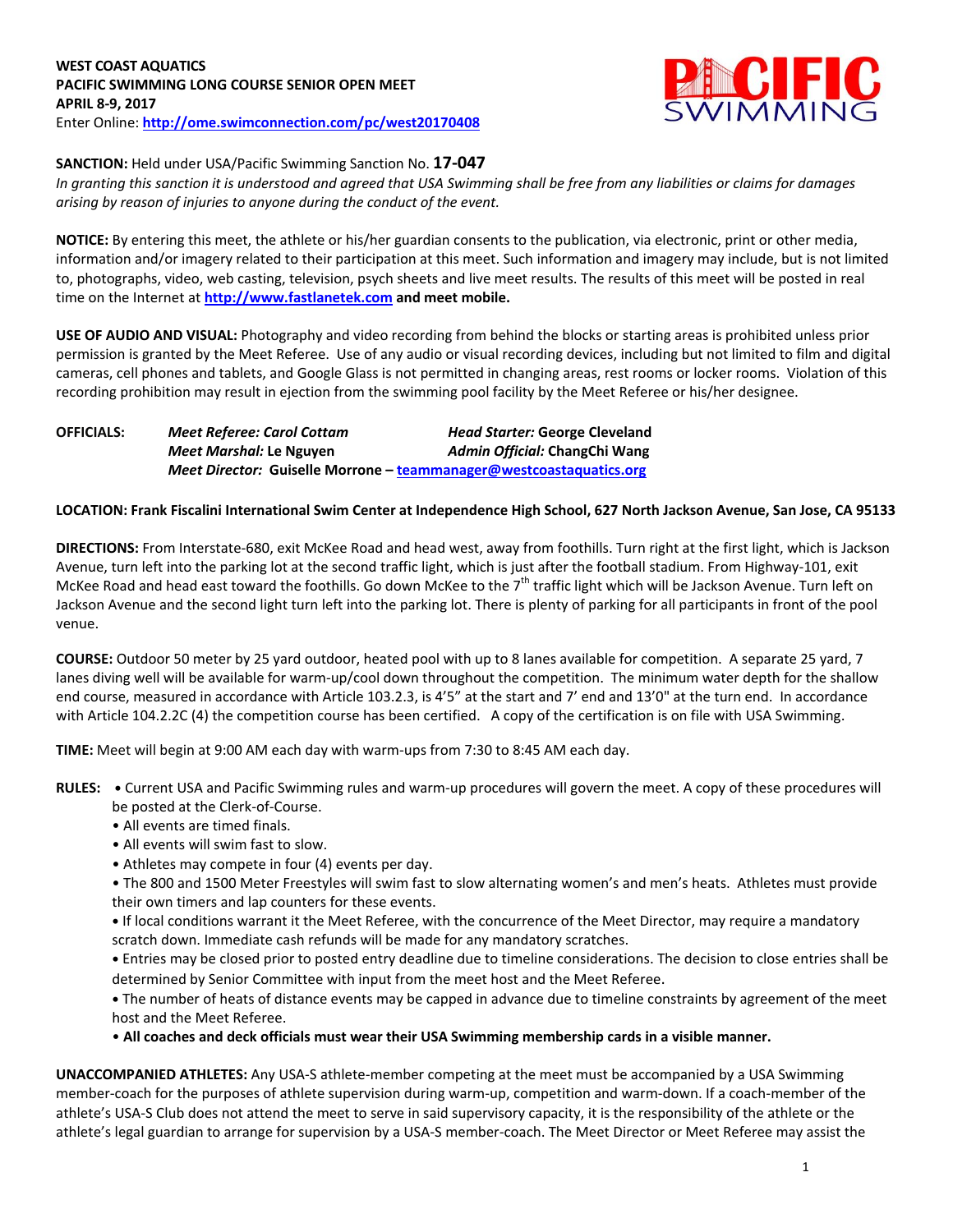athlete in making arrangements for such supervision; however, it is recommended that such arrangements be made in advance of the meet by the athlete's USA-S Club Member-Coach.

**ATTENTION HIGH SCHOOL ATHLETES:** If you are a high school athlete in season, you need to be Unattached from this meet. It is the athlete's responsibility to be Unattached from this meet. You can un- attach at the meet if necessary. This does not apply to athletes swimming under the rules of the Nevada Interscholastic Activities Association (NIAA).

**RACING STARTS:** Athletes must be certified by a USA-S member-coach as being proficient in performing a racing start, or must start the race in the water. It is the responsibility of the athlete or the athlete's legal guardian to ensure compliance with this requirement.

**RESTRICTIONS:** • Smoking and the use of other tobacco products is prohibited on the pool deck, in the locker rooms, in spectator seating, on standing areas and in all areas used by athletes, during the meet and during warm-up periods.

- Sale and use of alcoholic beverages is prohibited in all areas of the meet venue.
- No glass containers are allowed in the meet venue.
- No propane heaters are permitted except for snack bar/meet operations. Or any other open flame devices.
- All shelters must be properly secured.
- Changing into or out of swimsuits other than in locker rooms or other designated areas is prohibited.

 Operation of a drone, or any other flying apparatus, is prohibited over the venue (pools, athlete/coach areas, spectator areas and open ceiling locker rooms) any time athletes, coaches, officials and/or spectators are present.

• Destructive devices, to include but not limited to, explosive devices and equipment, firearms (open or concealed), blades, knives, mace, stun guns and blunt objects are strictly prohibited in the swimming facility and its surrounding areas. If observed, the Meet Referee or his/her designee may ask that these devices be stored safely away from the public or removed from the facility. Noncompliance may result in the reporting to law enforcement authorities and ejection from the facility. Law enforcement officers (LEO) are exempt per applicable laws.

**ELIGIBILITY:** • Athletes must be current members of USA-S and enter their name and registration number on the meet entry card as they are shown on their Registration Card. If this is not done, it may be difficult to match the athlete with the registration and times database. The meet host will check all athlete registrations against the SWIMS database and if not found to be registered, the Meet Director shall accept the registration at the meet (a \$10 surcharge will be added to the regular registration fee). Duplicate registrations will be refunded by mail.

• Athletes 13/Over are eligible to enter this meet. There is no proof of time. Entry times should be the athlete's actual time and not the minimum standard.

• Athletes 11 and 12 years of age must meet the Senior Open time standard as outlined by Pacific Swimming time verification procedures. No refunds will be given if a time cannot be proven.

• Athletes under the age of 11 years are not eligible to compete.

• Disabled athletes are welcome to attend this meet and should contact the Meet Director or Meet Referee regarding special accommodations.

- No time conversions will be accepted.
- Entries with "NO TIME" will be rejected.
- Entry times submitted for this meet will be checked against the SWIMS database and may be changed in accordance with Pacific Swimming Entry Time Verification Procedures.

**SEEDING:** Event seeding will be in the following order: LCM conforming long course meters, non-conforming short course yards, and non-conforming short course meters - USA Swimming rules 207.11.7B. See rules for distance events seeding.

**CHECK-IN:** The meet will be deck seeded. Athletes must check-in at the Clerk-of-Course. No event shall be closed more than 30 minutes before the scheduled start of the session. Close of check‐in for all events shall be no more than 60 minutes before the estimated time of the start of the first heat of the event. Athletes who do not check-in will not be allowed to compete in the event.

**SCRATCH RULE:** Athletes entered in a timed final individual event that is seeded on the deck that have checked in for that event, must swim in the event unless they notify the clerk of the course before seeding for that event has begun that they wish to scratch. Failure to swim an event will result in being barred from their next individual event.

**ENTRY FEES:** \$6.50 per individual event plus an \$10.00 per athlete participation fee. Entries will be rejected if payment is not sent at time of request. No late entries will be accepted. No refunds will be made, except mandatory scratch downs.

**ONLINE ENTRIES:** To enter online go to **<http://ome.swimconnection.com/pc/west20170408>** to receive an immediate entry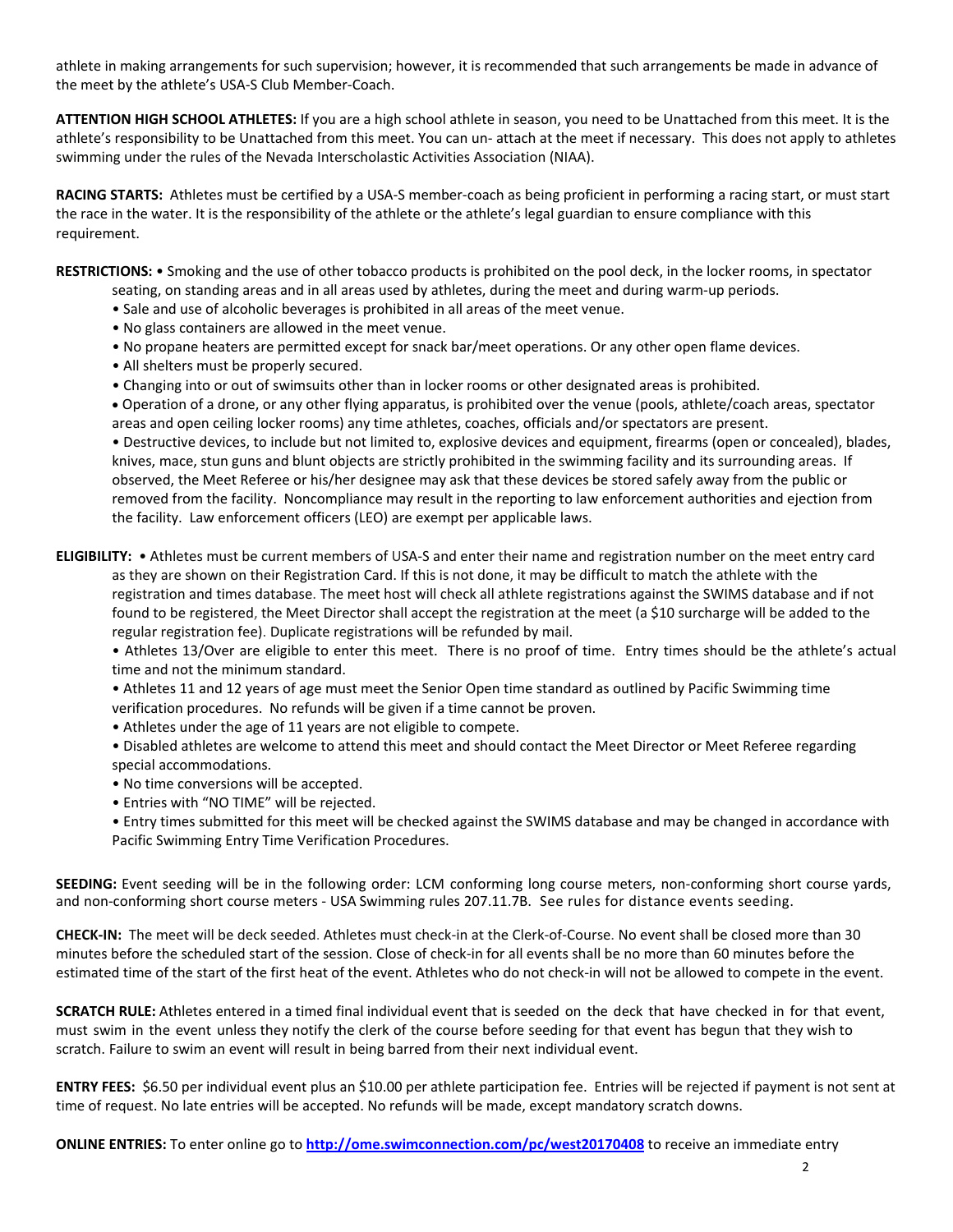confirmation this method requires payment by credit card. Swim Connection LLC charges a processing fee for this service, equal to \$1 per athlete plus 5% of the total Entry Fees. Please note that the processing fee is a separate fee from the Entry Fees. If you do not wish to pay the processing fee, enter the meet using a mail entry. **Entering online is a convenience, is completely voluntary, and is in no way required or expected of an athlete by Pacific Swimming.** Online entries will be accepted through Wednesday, **March 22, 2017.**

**MAILED OR HAND DELIVERED ENTRIES:** Entries must be on the attached consolidated entry form. Forms must be filled out completely and printed clearly with athlete's best time. Entries must be entered using the current Pacific Swimming procedure: and postmarked by midnight, Monday, **March 20, 2017** or hand delivered by 6:30 p.m. Wednesday, **March 22, 2017**. Requests for confirmation of receipt of entries should include a self-addressed envelope.

### **Make check payable to: West Coast Aquatics**

## **Mail/Hand delivered entries to: Guiselle Morrone/West Meet Director 6317 Grand Oak Way San Jose, CA 95135**

**AWARDS:** None.

### **ADMISSION:** Free.

**HOSPITALITY & SNACK BAR:** A snack bar will be available throughout the competition**.** Hospitality available for coaches, officials, timers, and volunteers. Lunches will be provided for coaches and working deck officials.

### **MISCELLANEOUS:**

|               | Saturday April 8, 2017 |               |  |               | Sunday April 9, 2017 |               |  |  |  |
|---------------|------------------------|---------------|--|---------------|----------------------|---------------|--|--|--|
| <b>EVENT#</b> | <b>EVENT</b>           | <b>EVENT#</b> |  | <b>EVENT#</b> | <b>EVENT</b>         | <b>EVENT#</b> |  |  |  |
| 1             | 400 Free               | 2             |  | 15            | 200 Back             | 16            |  |  |  |
| 3             | 100 BREAST             | 4             |  | 17            | 200 BREAST           | 18            |  |  |  |
| 5             | <b>100 FLY</b>         | 6             |  | 19            | 100 BACK             | 20            |  |  |  |
| 7             | 200 IM                 | 8             |  | 21            | 50 FREE              | 22            |  |  |  |
| 9             | <b>100 FREE</b>        | 10            |  | 23            | <b>200 FREE</b>      | 24            |  |  |  |
| 11            | <b>200 FLY</b>         | 12            |  | 25            | 400 IM               | 26            |  |  |  |
| 13            | <b>*1500 FREE</b>      | 14            |  | 27            | *800 FREE            | 28            |  |  |  |

### **ORDER OF EVENTS**

\*Events 13-14 and 27-28 will be swum fastest to slowest alternating women and men

\*There will be a 10-minute break before the start of these events.

Athletes shall provide their own timers and lap counters for events 13-14 and 27-28.

Time standards may be found at:<http://www.pacswim.org/swim-meet-times/standards>